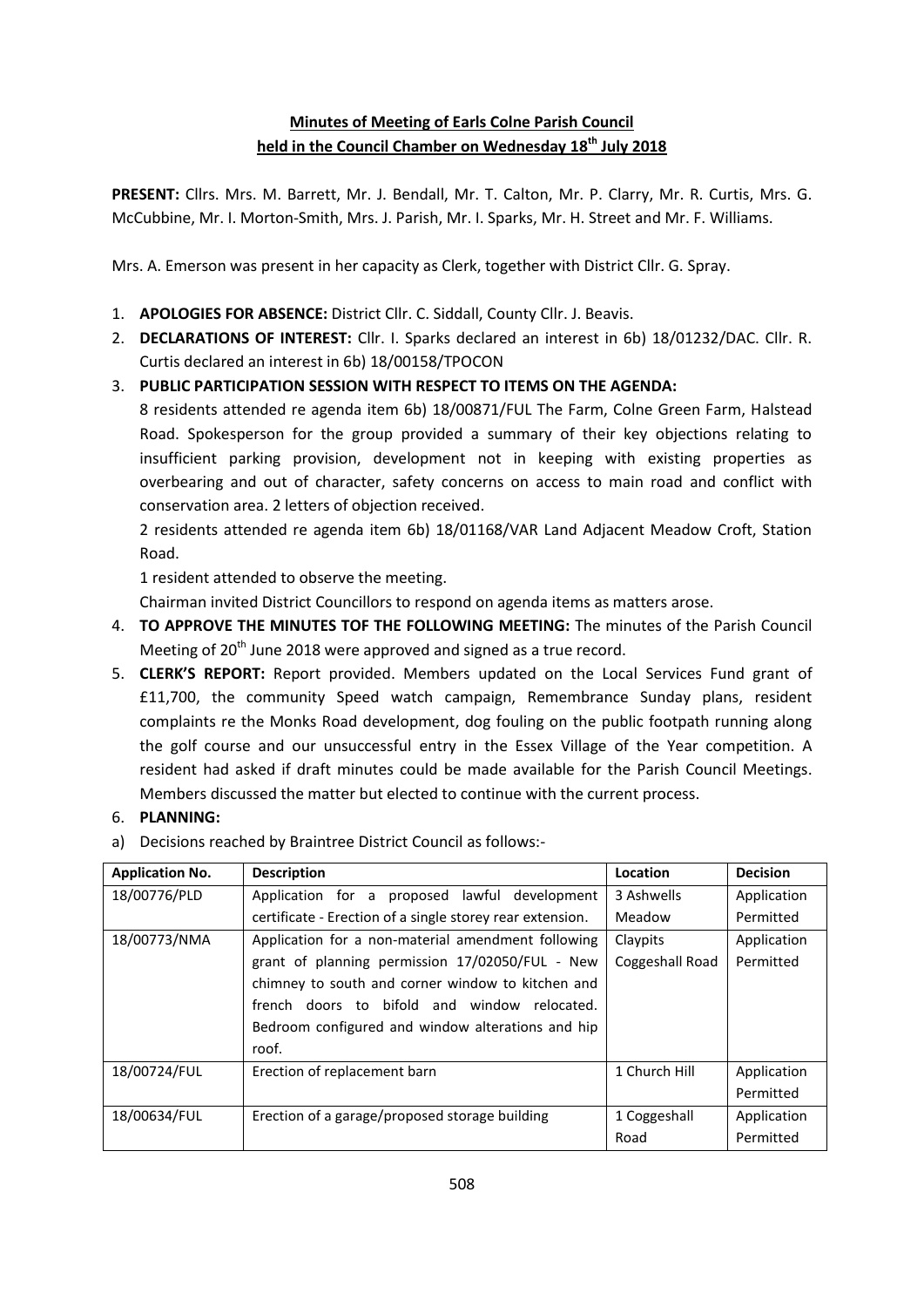| <b>Application No.</b> | <b>Description</b>                                         | Location                | <b>Decision</b> |
|------------------------|------------------------------------------------------------|-------------------------|-----------------|
| 18/00610/FUL           | Replacement of window and door on rear elevation;          | Nightingale Hall        | Application     |
|                        | rebuilding existing bay window to include first floor      | Nightingale Hall        | Permitted       |
|                        | addition; replacement window on front elevation; Re-       | Road                    |                 |
|                        | location and re-design of staircase and associated         |                         |                 |
|                        | works; replacement of existing single storey storage       |                         |                 |
|                        | building<br>with<br>single<br>new<br>storey<br>extension;  |                         |                 |
|                        | improvements to existing driveway; re-location and         |                         |                 |
|                        | extension of existing garage to create cartlodge type      |                         |                 |
|                        | structure; external landscaping to include extension of    |                         |                 |
|                        | existing wall and access gate to garden; erection of       |                         |                 |
|                        | swimming pool and pool house and internal                  |                         |                 |
|                        | alterations.                                               |                         |                 |
| 18/00541/NMA           | Application for Non-Material Amendment following           | 66 Hunt Road            | Application     |
|                        | grant of planning permission 17/01734/FUL (Erection        |                         | Withdrawn       |
|                        | of a single storey front extension to existing dwelling) - |                         |                 |
|                        | Pitch of new lean-to roof required to match existing       |                         |                 |
|                        | dwelling suiting use of matching tiles. New roof           |                         |                 |
|                        | intersection meets dwelling wall above 1st floor           |                         |                 |
|                        | window cill level. As indicated a small lead lined shelf   |                         |                 |
|                        | is required below window cill.                             |                         |                 |
| 18/00260/FUL           | Proposed rear single storey extension linking to           | 15 - 17 Upper           | Application     |
|                        | existing double garage and conversion of the existing      | <b>Holt Street</b>      | Permitted       |
|                        | double garage to a bedroom with ensuite bathroom           |                         |                 |
|                        | and additional W/C. Construction of new double             |                         |                 |
|                        | timber frame cart lodge. Replacement of all existing       |                         |                 |
|                        | sash windows with double glazed sash windows.              |                         |                 |
| 17/01688/LBC           | To trim internal bedroom door to enable a fire door        | <b>Colne Place</b>      | Application     |
|                        | retainer to be fitted and a ramp installed to inside of    | <b>Residential Care</b> | Refused         |
|                        | door as currently a step down into room, which is not      | Home                    |                 |
|                        | suitable for residents                                     | <b>High Street</b>      |                 |
| 17/00758/FUL           | Conversion of existing barn to 1no. one bedroom            | Barn South Of           | Application     |
|                        | single storey dwelling                                     | Oxford<br>House         | Withdrawn       |
|                        |                                                            | Upper<br>Holt           |                 |
|                        |                                                            | <b>Street</b>           |                 |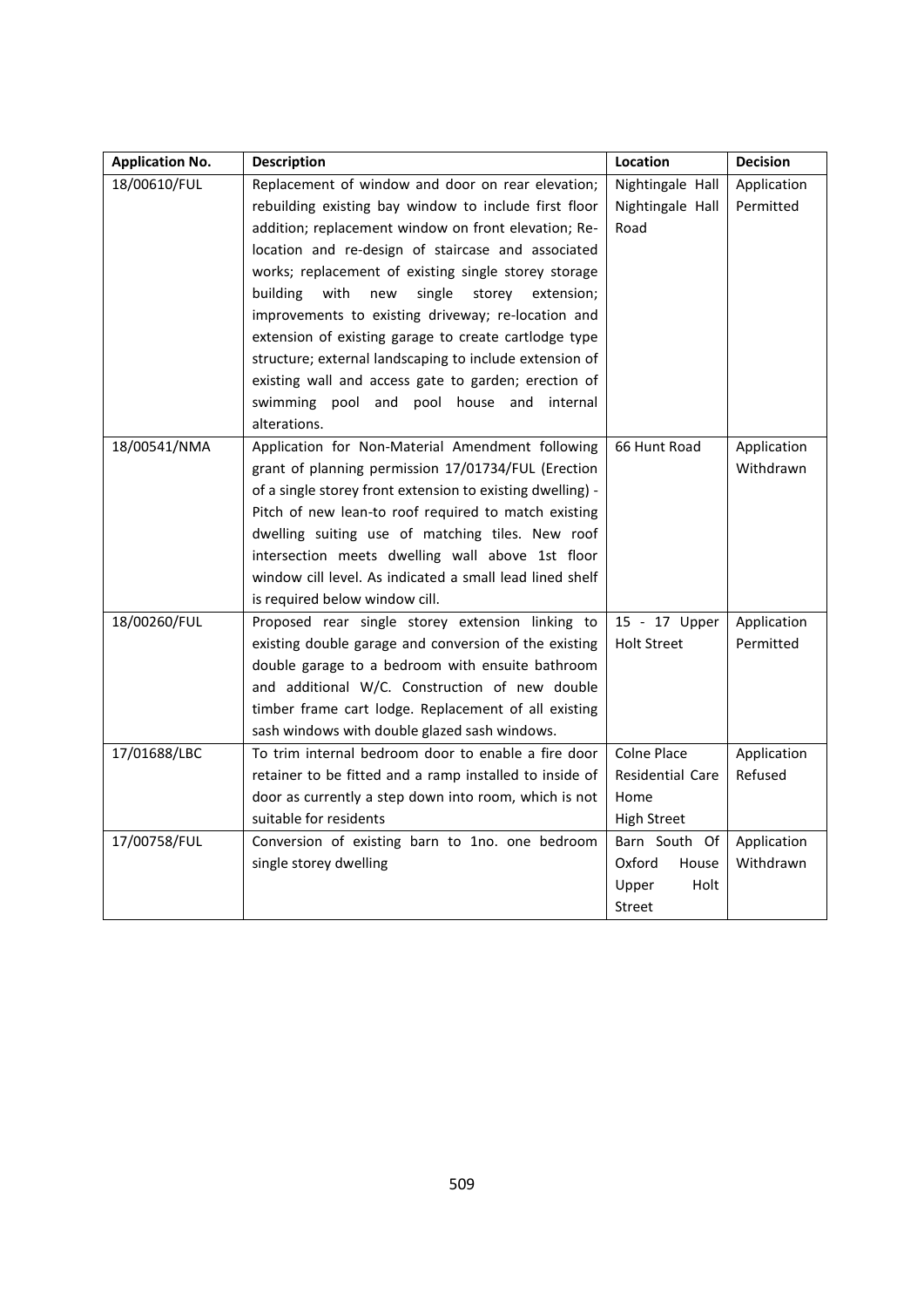b) Current Applications were reviewed by the Parish Council as follows:-

| <b>Application No.</b> | <b>Description</b>                           | Location            | <b>Parish Council Decision</b> |
|------------------------|----------------------------------------------|---------------------|--------------------------------|
| 18/01232/DAC           | Application for<br>of<br>approval<br>details | Essex Air           | Information Only               |
|                        | reserved by condition no. 7 of approved      | Ambulance HQ        |                                |
|                        | application 09/00548/FUL                     | The Airfield        |                                |
| 18/01226/AGR           | Application for prior notification<br>of     | Claypits<br>Farm    | Information Only               |
|                        | agricultural or forestry development -       | Coggeshall Road     |                                |
|                        | Erection of steel frame agricultural barn    |                     |                                |
| 18/00181/TPOCON        | Notice of intent to carry out works to tree  | Park<br>8<br>Lane   | No comment as work             |
|                        | in a Conservation Area - Reduce all 3        | Close               | already<br>has<br>been         |
|                        | stems from a Horse Chestnut by 6-7           |                     | completed                      |
|                        | metres then reshape                          |                     |                                |
| 18/00158/TPOCON        | Notice of intent to carry out works to       | 6 Halstead Road     | No objection                   |
|                        | trees in a Conservation Area - Cut back      |                     |                                |
|                        | Lime overhanging drive flush with hedge      |                     |                                |
|                        | and fell dying Yew tree                      |                     |                                |
| 18/01168/VAR           | Application for a variation of Condition 2   | Adjacent<br>Land    | No objection                   |
|                        | of planning permission 17/01327/FUL - to     | Meadow Croft        |                                |
|                        | construct a porch to south east elevation    | <b>Station Road</b> |                                |
|                        | and first floor extension to create          |                     |                                |
|                        | bathroom.                                    |                     |                                |
| 18/00157/TPOCON        | Notice of intent to carry out works to       | 1 The Millstore     | No objection                   |
|                        | trees in a Conservation Area - Lime (T1) -   | Foundry Lane        |                                |
|                        | Reduce in height by 5 metres back to         |                     |                                |
|                        | previous cuts and clear basal suckers.       |                     |                                |
|                        | Yew/Holly (H1) - Reduce in height by 2-3     |                     |                                |
|                        | metres to create a formal hedge.             |                     |                                |
| 18/00156/TPO           | Notice of intent to carry out works to       | Sesame House        | Objection                      |
|                        | trees protected by Tree Preservation         | Coggeshall<br>21    |                                |
|                        | Order 19/00 - Limes x4 (T1-T2-T3-T4) -       | Road                |                                |
|                        | Group of 4 Limes located in a hedge line,    |                     |                                |
|                        | in close proximity to the neighbouring       |                     |                                |
|                        | dwelling. Reduce by 5 metres to all          |                     |                                |
|                        | aspects and crown lift to 3 metres.          |                     |                                |
| 18/00144/TPOCON        | Notice of intent to carry out works to       | 2 Burrows Road      | No objection                   |
|                        | trees in a Conservation Area - Plum (T3) -   |                     |                                |
|                        | fell or cut down because of damage           |                     |                                |
|                        | caused to the end wall of the garage and     |                     |                                |
|                        | brick boundary wall; plus the existence of   |                     |                                |
|                        | heart rot disease, Holly (T4) - fell because |                     |                                |
|                        | it grew to a disproportionate height inside  |                     |                                |
|                        | overgrown plum (T3) and it is contributing   |                     |                                |
|                        | to the damage to the brick boundary wall     |                     |                                |
|                        | with risks to collapse at public entrance to |                     |                                |
|                        | The Lion car park.                           |                     |                                |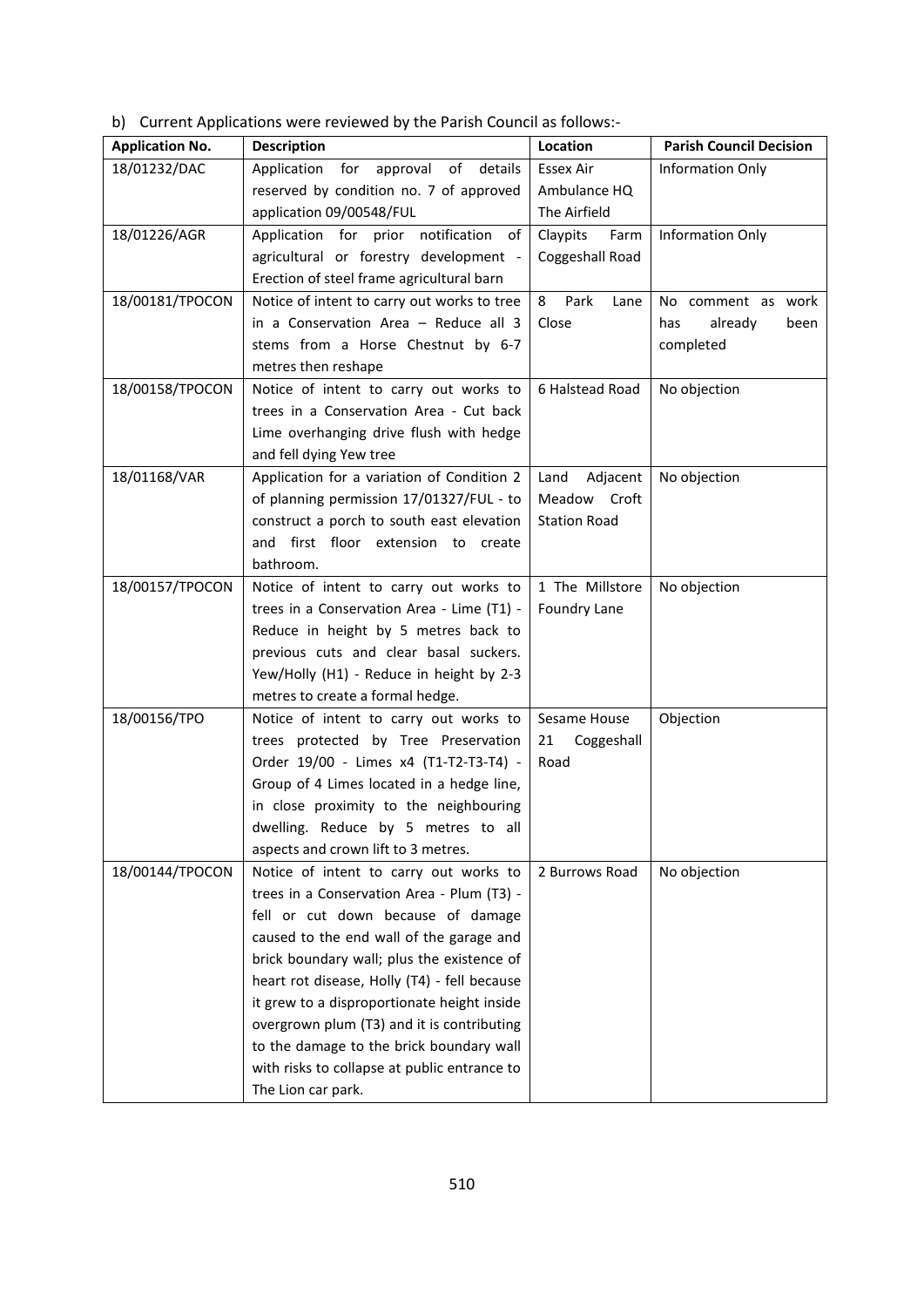| <b>Application No.</b> | <b>Description</b>                                  | Location         | <b>Parish Council Decision</b> |
|------------------------|-----------------------------------------------------|------------------|--------------------------------|
| 18/00871/FUL           | Conversion of existing large barn dwelling          | The Farm         | although<br>Objection,         |
|                        | to 2x 3 bedroom dwellings. Creation of $1x$   Colne | Green            | should<br>application be       |
|                        | dwelling<br>detached<br>with<br>bedroom<br>4        | Farm<br>Halstead | received for a) and b)         |
|                        | cartlodge style garage.                             | Road             | only, the Parish Council       |
|                        |                                                     |                  | different<br>take a<br>may     |
|                        |                                                     |                  | view                           |

- c) The Chairman provided an update on the Planning Committee meeting re 18/00121/OUT Land West of Station Road which was held on  $19<sup>th</sup>$  July. The outline application has now been approved. The Chairman expressed his frustration that the issues raised by the Parish Council re Highways and S106 were not addressed at all. Feedback was provided to District Cllr. G. Spray from those Members attending the meeting.
- d) Richard Curtis responsible for planning matters to be presented at next Parish Council Meeting.
- e) District Cllr. G. Spray provided an update on the status of the Local Plan. The Inspector had proposed three options on how to proceed with the Garden Communities and the three councils involved have determined that the best course of action will be to provide the additional information requested, delaying the approval of the Local Plan for approximately 14 months.
- f) 18/00149/TPOCON Correspondence received providing further background re work required. Parish Council can only review applications in their submitted form so will need to wait for updated details to filter down through normal channels.
- g) Letter has now been sent to CALA homes re transfer of Public Open Space.
- 7. **MEMBER'S REPORTS:**
- a) Cllr. F. Williams provided a brief update on the Earls Colne and Halstead Educational Trust following their recent Annual Meeting.
- 8. **NEIGHBOURHOOD PLAN:** Newsletter received from the printers. Members to collect from the Council Chamber and ensure they are distributed by end of day Sunday 29<sup>th</sup> July.
- 9. **VILLAGE WELCOME PACK:** The Chairman raised the matter of a welcome pack for the village, given the number of new residents we will see over the coming years. Members agreed to the proposal. Cllrs. T. Calton, I. Mortimer-Smith, P. Clarry and H. Street to meet to discuss how to proceed and consider how this project would be financed.
- 10. **FOUR COLNES SHOW:** Coverage for day agreed. Members agreed that display should cover the Neighbourhood Plan, Community Litter Pick Event, Church Clock and Speed watch volunteer opportunities and the museum.
- 11. **CHURCH CLOCK:** No residents came forward re maintaining the Church Clock. Short term plan for one year in place but alternative solutions will need to be found thereafter. Clerk to find out how much additional premium will be to meet the Archdeacon requirement re Public Liability.
- 12. **COMMUNITY LITTER PICK EVENT:** Members agreed to resident proposal for Sunday 19 August at 2pm outside Village Hall. Clerk to follow up on gloves, litter pickers and signage. Uniformed groups to be advised of details.
- 13. **COMMUNITY WORKER:** Report provided. No matters requiring action.
- 14. **ESSEX COUNTY COUNCIL MATTERS:** Chairman reported that ECC anticipate that all lighting will be switched to LEDs by end of year.